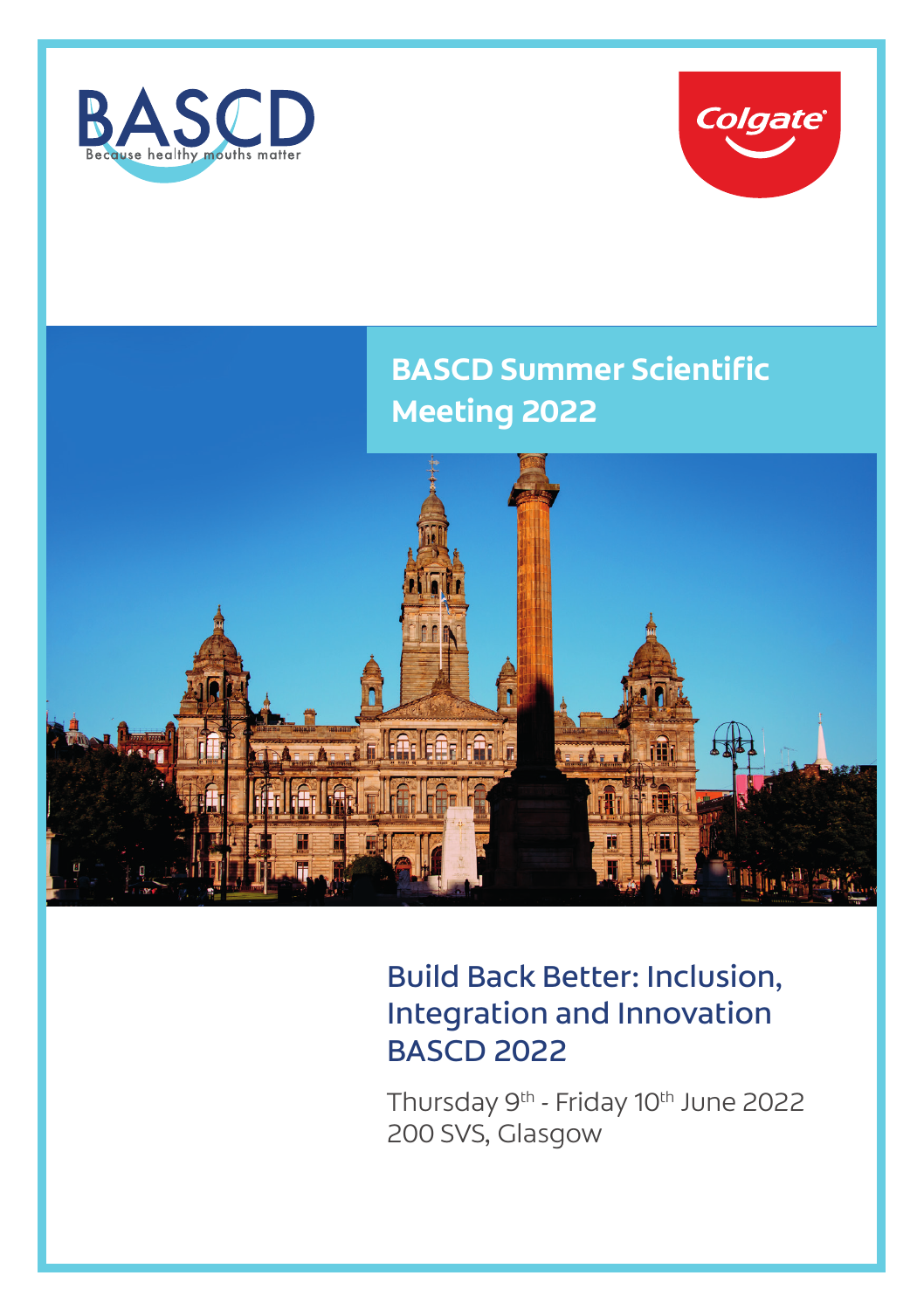#### **Introduction**

Welcome to the BASCD Summer Scientific Meeting at 200 SVS, Glasgow. This is our first in-person conference since 2019. In November 2021, Glasgow became the UK's first city to achieve EarthCheck Benchmarked Community status.

The conference theme is 'Build Back Better: Inclusion, Integration and Innovation'. To help us set the scene, we are delighted to have the keynote address from Professor Maggie Rae, President of the Faculty of Public Health (FPH).

BASCD is now in partnership with FPH who act as the special interest group for oral health. This year is the 50th anniversary of FPH, and BASCD has arranged a special celebration during the presidential dinner at Merchants House. The social programme includes a bagpiper, highland dancing, Chinese dancing, and a ceilidh.

If you are on social media, remember to use the conference hashtag **(#BASCD2022)**.

Colleme

**Albert Yeung** BASCD President-Elect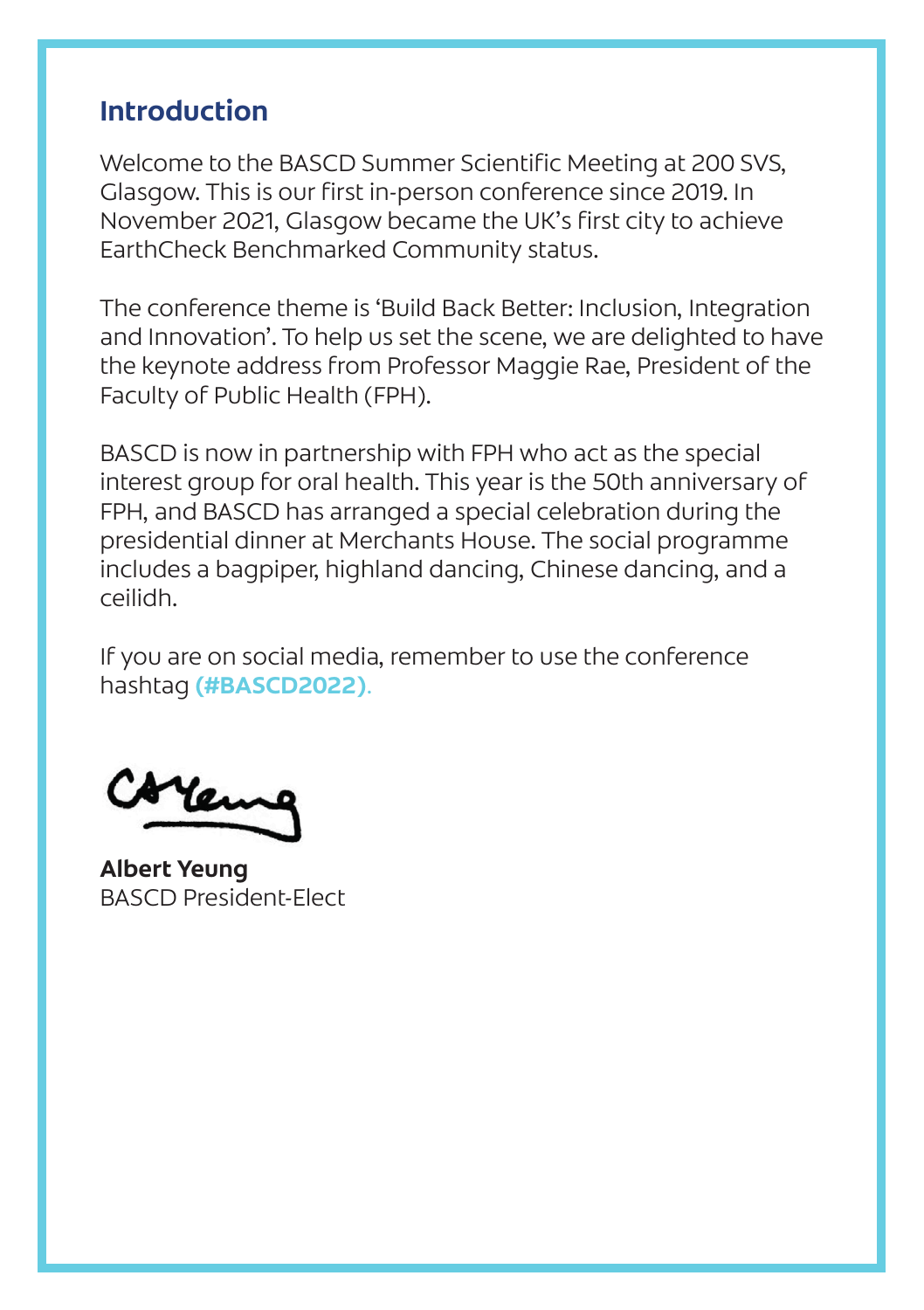### **Aims:**

To build back from COVID-19 pandemic and improve oral health of communities through the effective use of data, evidencebased prevention strategies, leadership, advocacy, partnerships, and contribute to reducing oral health inequalities.

## **Objectives:**

- Identify emerging trends in academic publishing
- Describe the implementation of the Equality, Diversity and Inclusion within Dentistry report
- Understand dental contract reform across the UK
- Appraise various innovative prevention programmes involving the dental team

## **Learning content:**

This conference is intended to address the impact of COVID-19 pandemic on oral health and dental services through inclusion, integration and innovation.

### **Development outcomes:**

This CPD event meets the criteria for the General Dental Council's development outcomes **A, B, C and D.**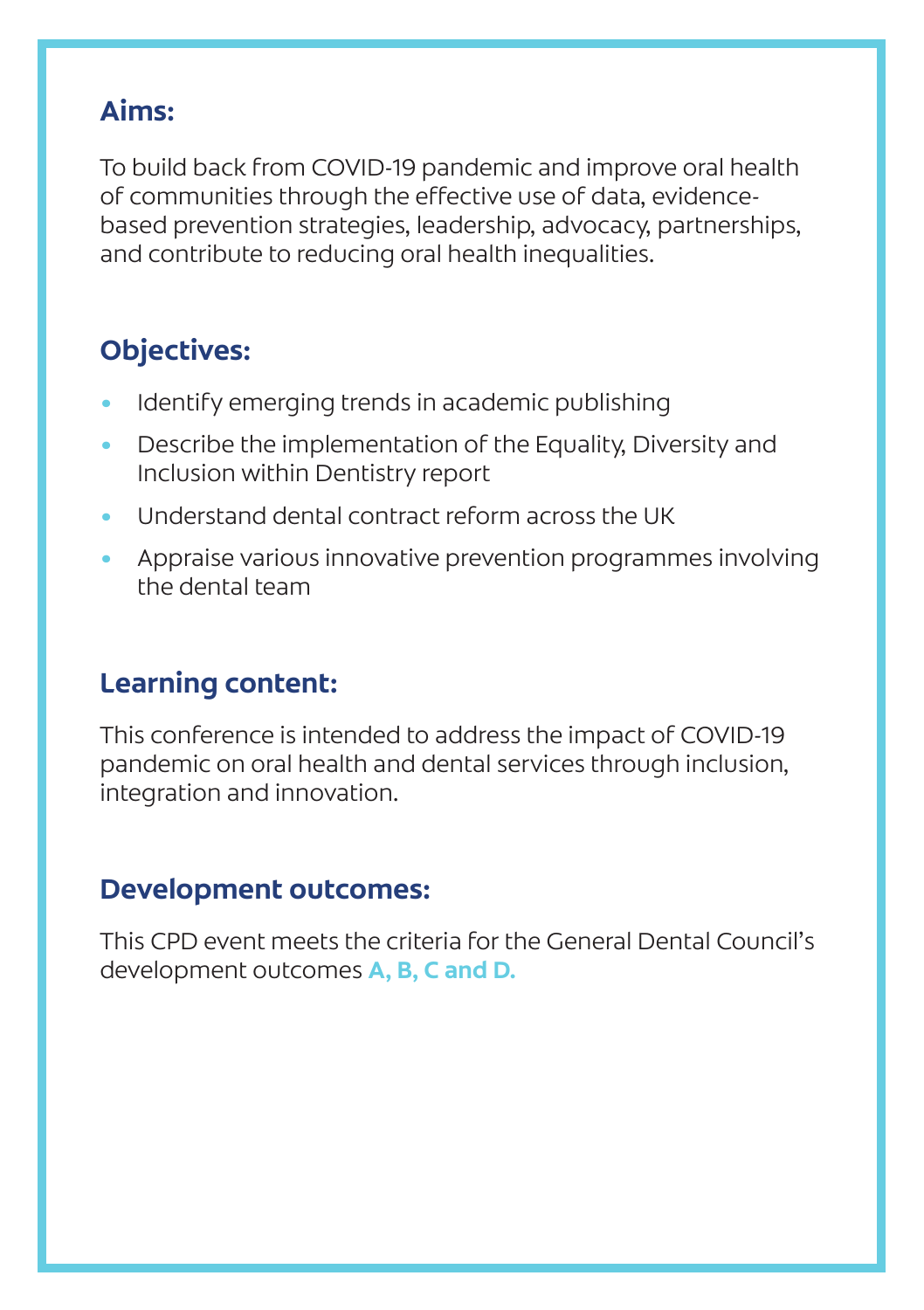#### Programme – Thursday 9<sup>th</sup> June 2022

- 9:30am Registration, tea and coffee
- 10:30am **Welcome**
- 10:35am **Valedictory address** Maria Morgan, BASCD President 2020–22
- 10:55am **Presidential address** Albert Yeung, Consultant in Dental Public Health, NHS Lanarkshire
- 11:15am **Keynote address Build Back Better – Role of public health professionals** Professor Maggie Rae, President, Faculty of Public Health
- 11:45am **Community Dental Health Past, Present and Future** Professor Peter Robinson, Editor, Community Dental Health
- 12:15pm Panel discussion
- 12:30pm Lunch

**Session 1 Build Back Better: Inclusion** Chair Albert Yeung, BASCD President 2022–23

1:45pm **Equality, Diversity and Inclusion within Dentistry – One year on** Nishma Sharma, Chair, Diversity in Dentistry Action Group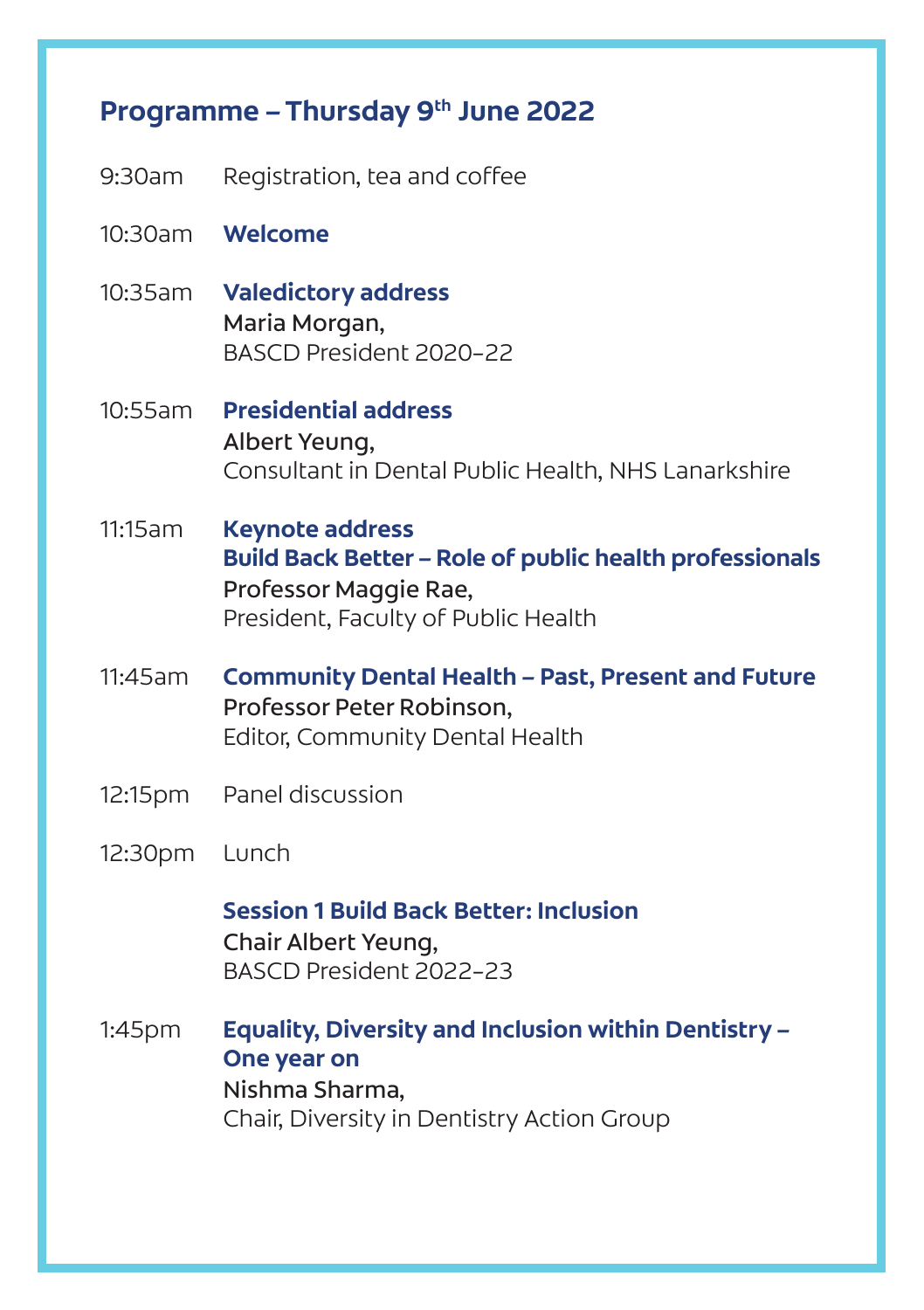- 2:15pm **NHS dental care: free for all** Gavin Mclellan, Deputy Chief Dental Officer for Scotland
- 2:45pm **Inclusion oral health** Andrea Rodriguez, Lecturer in Dental Public Health and Social Psychology, University of Dundee
- 3:15pm Panel discussion
- 3:30pm Tea and coffee
- 4:00pm **BASCD Annual General Meeting**
- 7:00pm **Civic reception (Hosted by Lord Provost's office)**

Faculty of Public Health 50th anniversary celebration

Presidential dinner

 Social programme: A bagpiper, highland dancing, Chinese dancing, and a ceilidh

Merchants House of Glasgow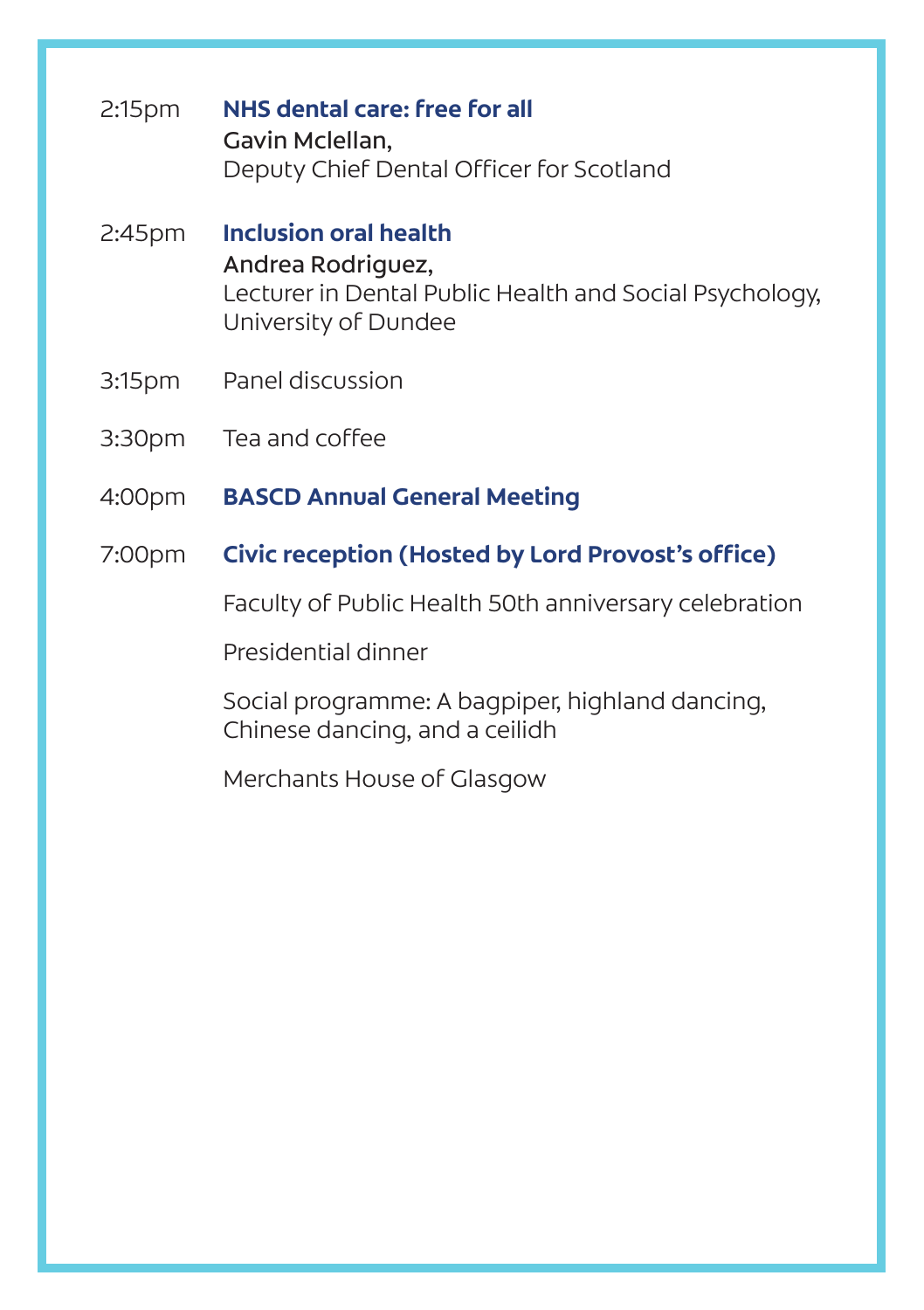| Programme – Friday 10th June 2022 |                                                                                                                                        |
|-----------------------------------|----------------------------------------------------------------------------------------------------------------------------------------|
| 8:45am                            | Registration, tea and coffee                                                                                                           |
|                                   | <b>Session 2 Build Back Better: Integration</b><br>Chair Professor Máiréad Harding,<br>BASCD President-Elect 2022-23                   |
| 9:15am                            | Will there be change to the NHS dental contract<br>in England?<br>Professor Rebecca Harris,<br>Deputy Chief Dental Officer for England |
| 9:45am                            | <b>Goodbye UDAs, Hello ACORNs</b><br><b>Warren Tolley,</b><br>Deputy Chief Dental Officer for Wales                                    |
| 10:15am                           | The future of dentistry<br>Catherine Rutland,<br>Clinical Director, Simplyhealth                                                       |
| $10:45$ am                        | Panel discussion                                                                                                                       |
| 11:00am                           | Tea and coffee                                                                                                                         |
| 11:20am                           | Integrated care - a new model for dental education<br>Asha Thomson MBE,<br>Senior Leadership Fellow, NHS England                       |
| 11:50am                           | Integrating art and science within dental education<br>Rachel Jackson,<br>Medical Illustrator / Artist / Dentist                       |
| 12:20pm                           | Presentation of BASCD honorary membership and<br>poster prizes<br>Albert Yeung,<br>BASCD President 2022-23                             |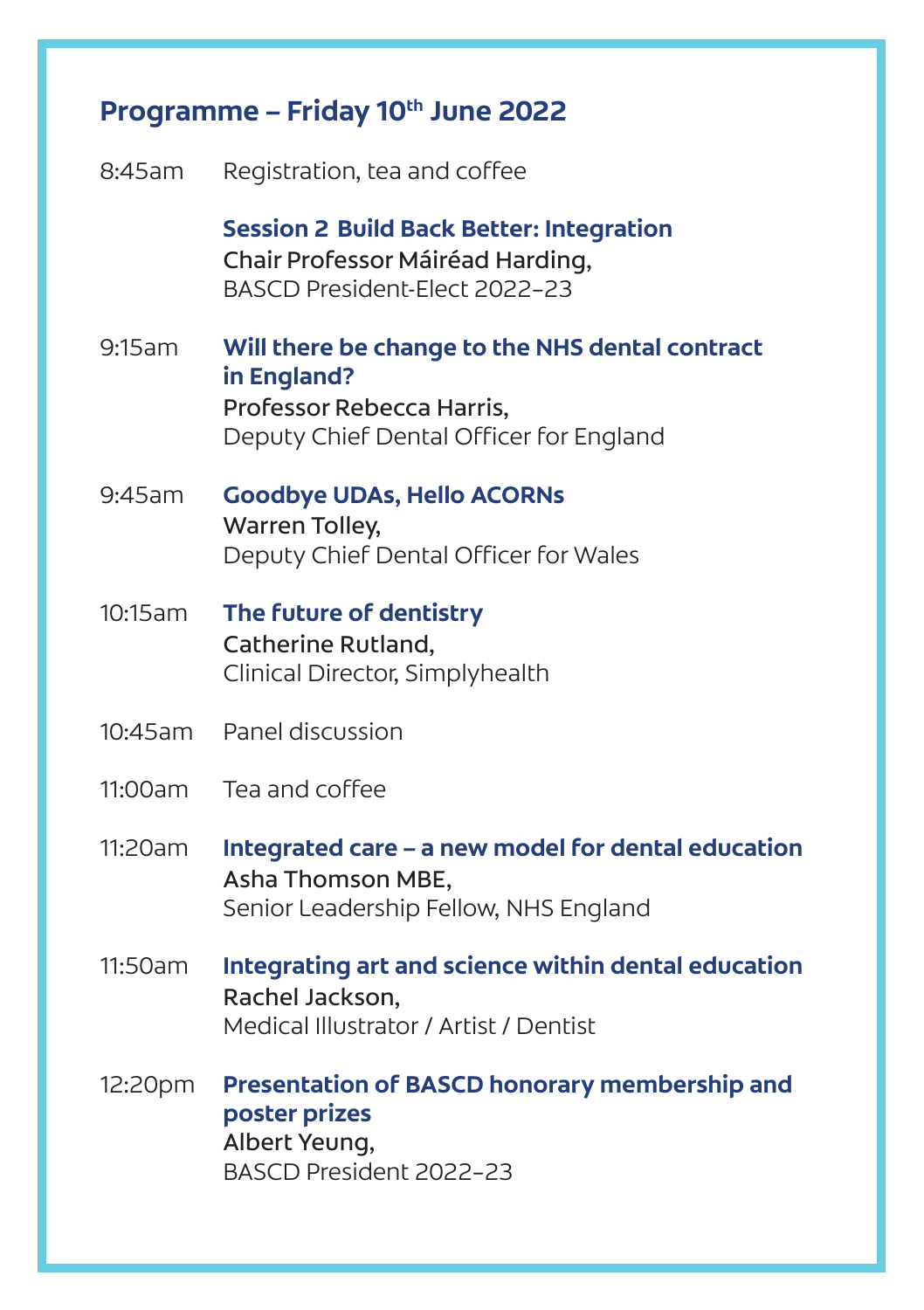#### 12:30pm Lunch

 **Session 3 Build Back Better: Innovation** Chair Albert Yeung,

BASCD President 2022–23

1:45pm **In Practice Prevention Programme (Winner of British Society of Paediatric Dentistry Outstanding Innovation Award 2021)** Simon Hearnshaw, Chair, North Yorkshire and Humber Local Dental Network

2:15pm **Raise A Smile – Raisin Awareness** Jo Dawson, Project Manager, Awesome Oral Health CIC

2:45pm **Healthy Living Dentistry** Mohsan Ahmad, Chair, Greater Manchester Local Dental Network

- 3:15pm Panel discussion
- 3:30pm Tea, coffee and conference close